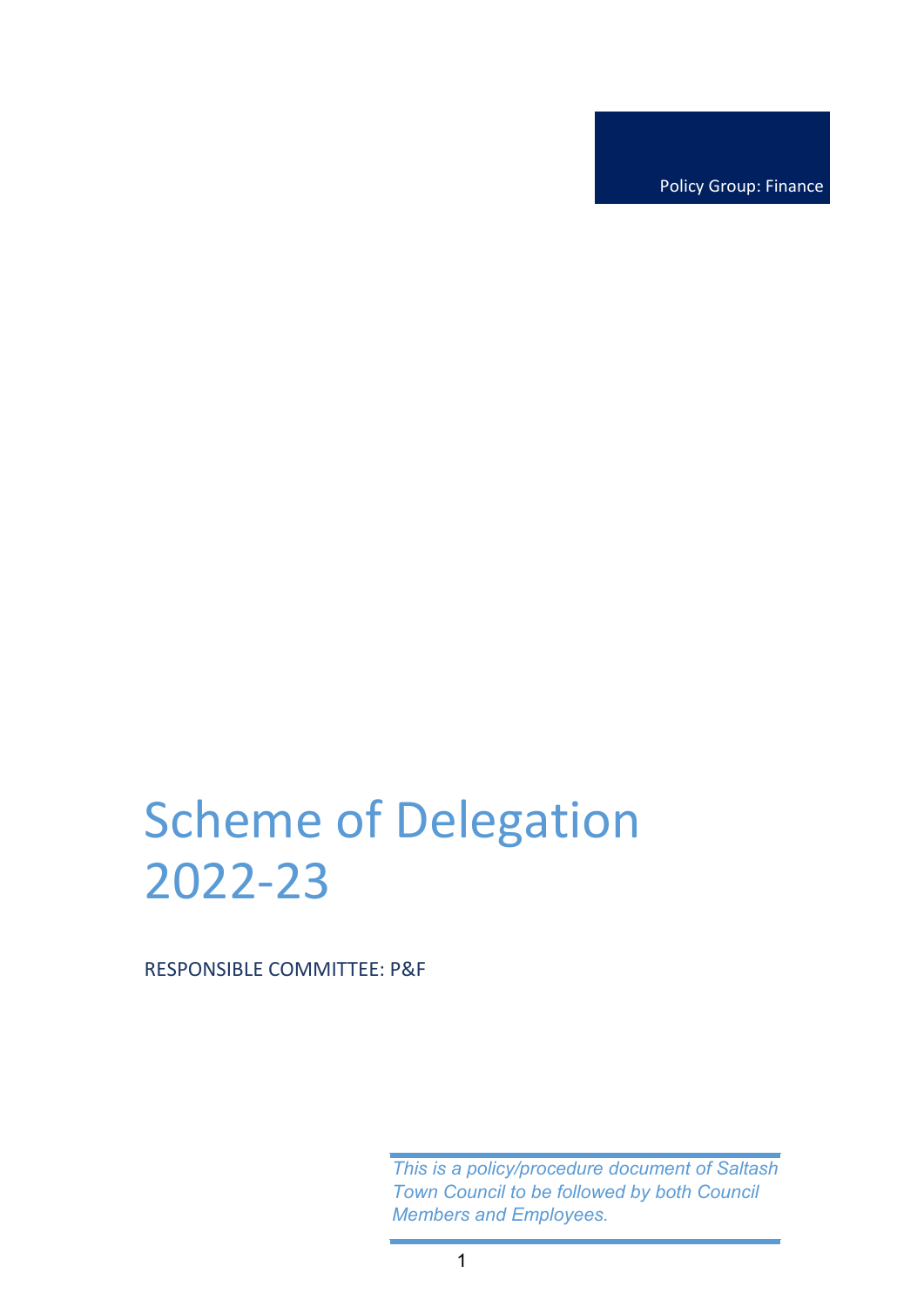| <b>Current Document Status</b>       |               |                    |               |  |
|--------------------------------------|---------------|--------------------|---------------|--|
| <b>Version</b>                       | 2022/23       | <b>Approved by</b> | <b>ATM</b>    |  |
| <b>Date</b>                          | February 2022 | <b>Date</b>        | 05.05.2022    |  |
| <b>Responsible</b><br><b>Officer</b> | <b>RFO</b>    | Minute no.         | 54/22/23f(ii) |  |
| <b>Next review date</b>              | February 2023 |                    |               |  |

| <b>Version History</b> |                |                      |                                                                   |  |
|------------------------|----------------|----------------------|-------------------------------------------------------------------|--|
| <b>Date</b>            | <b>Version</b> | <b>Author/Editor</b> | <b>Notes</b>                                                      |  |
| March<br>2011          | 1              | RL                   | First adoption                                                    |  |
| May 2013               | 1              | RL                   | Re-approved (new Council)                                         |  |
| May 2019               | $\overline{2}$ | <b>SB</b>            | Increased monitory values in line with<br>new Committee Structure |  |
| Feb 2020               | 3              | <b>SE</b>            | <b>Annual Review</b><br><b>Updated Petty Cash amount</b>          |  |
| November<br>2020       | $\overline{4}$ | <b>AJT</b>           | Appendix added re Covid-19                                        |  |
| March<br>2021          | 5              | <b>SE</b>            | Update                                                            |  |
| May 2021               | 6 DRAFT        | <b>AJT</b>           | Delete Covid-19 appendix                                          |  |
| January<br>2022        | $\overline{7}$ | <b>SB</b>            | Appendix added re Covid-19                                        |  |
| February<br>2022       | 2022-23        | <b>SE</b>            | Annual review                                                     |  |
| May 2022               | 2022-23        | AJT                  | Readopted                                                         |  |

## **Document Retention Period** Until superseded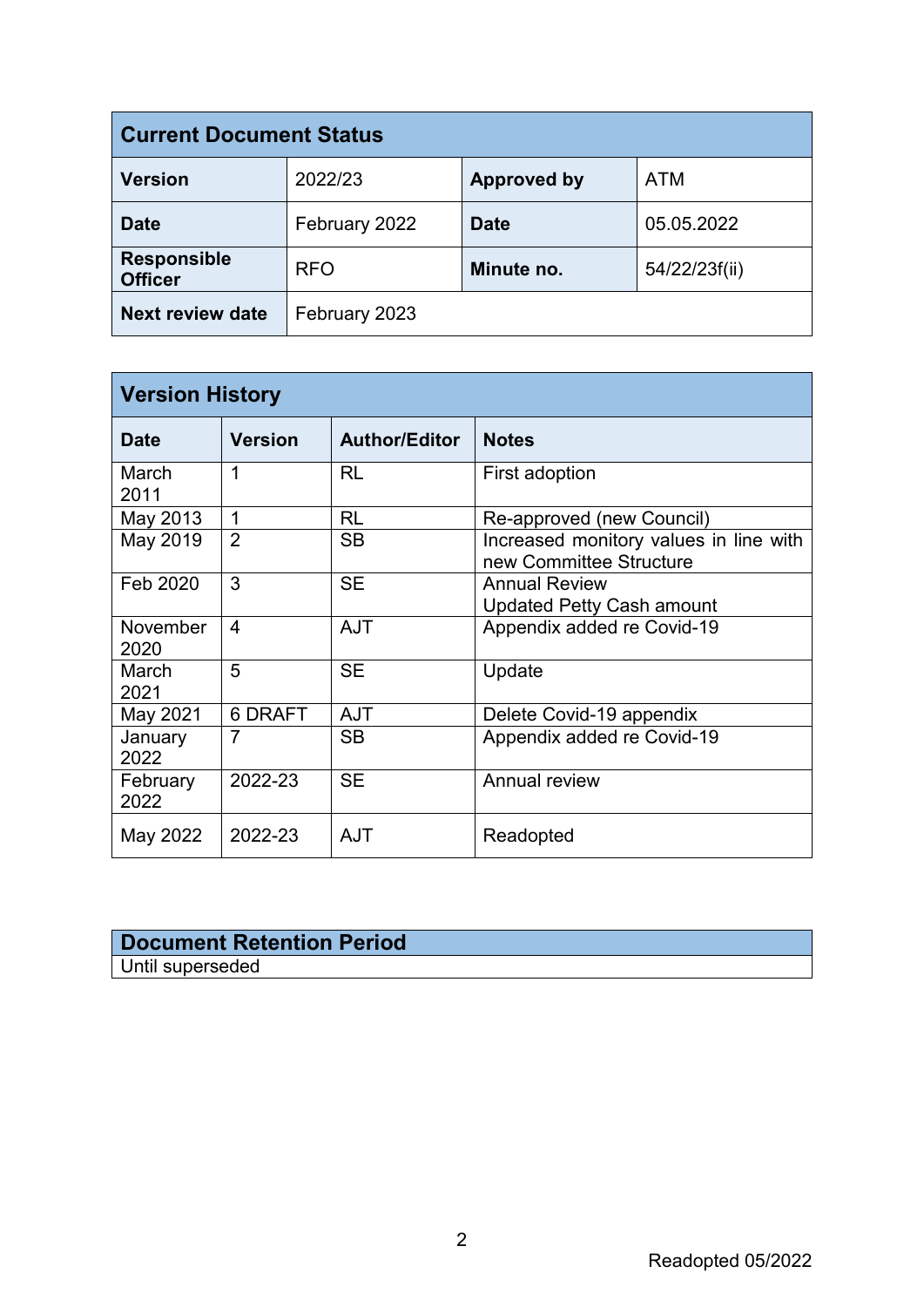# **Saltash Town Council Scheme of Delegation**

- 1. This scheme of delegation supersedes any extant permanent delegated authorities except where specified and voids any such delegated authorities not referred to. No future permanent delegated authority shall be valid unless referred to in this scheme.
- 2. None of the authorities or limitations below should be taken as preventing the exercise of duties or authority clearly laid out in the Town Clerk's job description (for example as Line Manager)
- 3. Temporary delegations of authority to accomplish a particular task do not fall within the purview of this scheme: existing such temporary delegations stand, and further such temporary delegations may be agreed without amending this scheme.
- 4. This scheme shall lapse after the 1st full meeting of the Council following each set of Town Council Elections commencing in May 2013, unless re-approved by the Council with or without amendments.
- 5. Any reference to the Town Clerk in these documents will apply to the Deputy Town Clerk if and only if:
	- a. The Town Clerk is not reasonably contactable due to leave, illness etc. **AND**
	- b. The matter is of sufficient urgency that it cannot be reasonably delayed until the return of the Town Clerk.

## **Section A Financial**

The Clerk shall have sole delegated authority and in their absence the Deputy Town Clerk shall have sole delegated authority to:

- a. maintain and defray a petty cash float to a limit of **£390** for the purpose of defraying operational and other expenses, in line with Financial Regulation 6.19a.
- b. incur expenditure on behalf of the Council which is necessary to carry out any repair replacement or other work which is of such extreme urgency that it must be done at once, whether or not there is any budgetary provision for the expenditure, subject to a limit of **£1,000**, in line with Financial Regulation 4.6. The Clerk shall report the action to the appropriate Committee Chairman and Committee as soon as practicable thereafter. Where expenditure required cannot be met from savings made elsewhere within that Committee's approved budget, it shall be subject to the provisions of a budget head approved by the Policy and Finance Committee or the Council.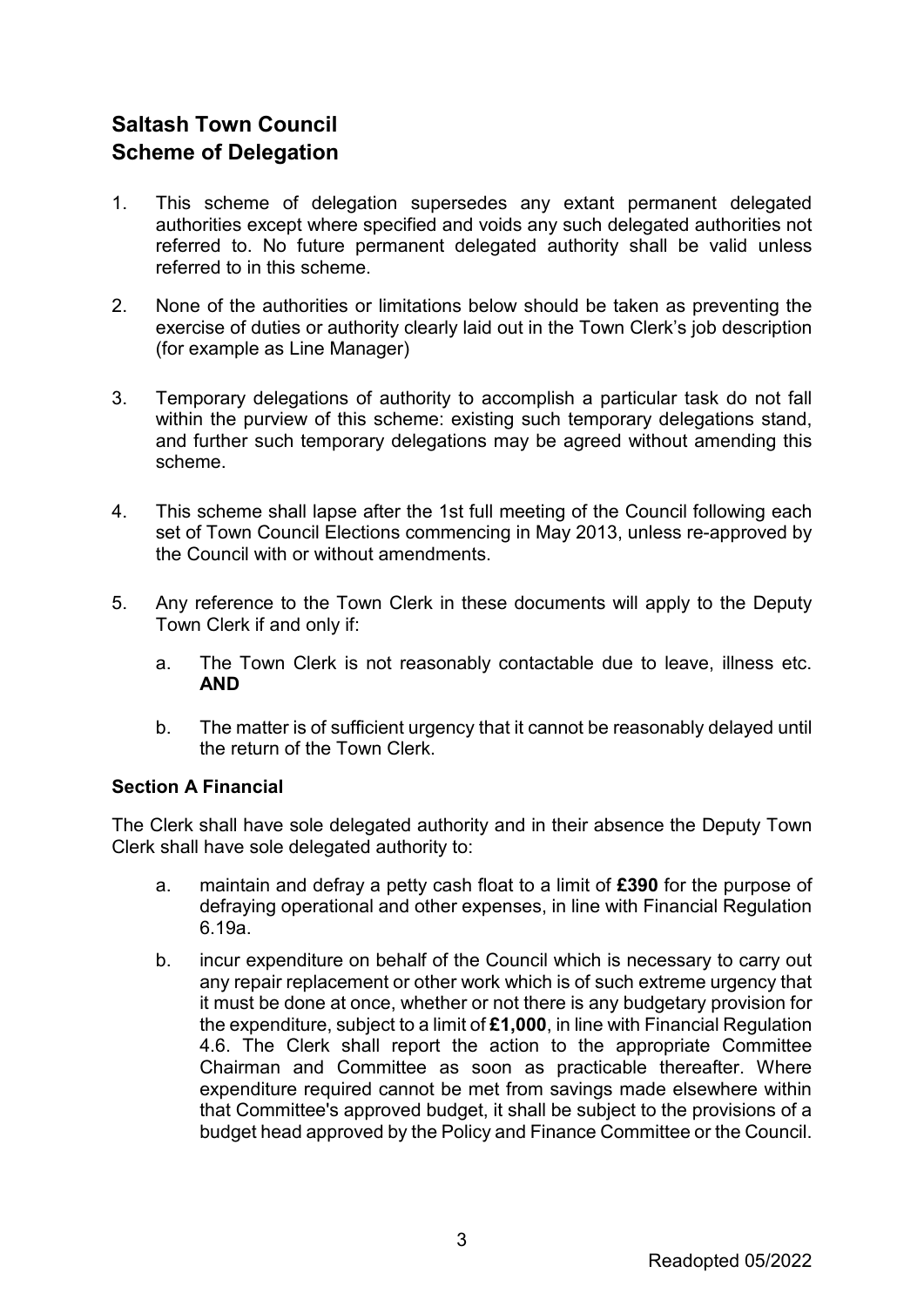c. Carry out the dispersal of Section 106 Money held by the Council, when authorised according to procedures already agreed by the Council.

The Town Clerk or in their absence the Deputy Town Clerk shall have delegated authority to authorise members of staff to disperse other monies with the authority of Full Council, or otherwise under the following restrictions:

d. If within budget up to **£10,000** with the approval of the appropriate Committee Chairman, or in their absence that of the Committee Vice Chairman and Mayor or in their absence that of the Deputy Mayor. Approval may be verbally or by email initially, with a later signature.

However, in the case of the P&F (Office) budget, no such approval will be necessary.

- e. If within budget, up to **£20,000** only where that item has been resolved by the relevant Committee or Sub-Committee and with the approval of the appropriate Committee Chairman or in their absence that of the Committee Vice Chairman and Mayor or in their absence that of the Deputy Mayor.
- f. Monies over **£20,000** or not within budget only where that item has been resolved by the relevant Committee or Sub-Committee with an agreed spend or maximum spend.

Items spent under d. or e. will be reported back to the following meeting of the relevant Committee or Sub-Committee.

- g. The Town Clerk or in their absence the Deputy Town Clerk shall have delegated authority and delegated authority to authorise members of staff with the agreement of the Chairman of P&F, or in their absence that of the Vice Chairman of P & F, Mayor or Deputy Mayor, to use the Town Credit Card, where the expenditures in question are otherwise acceptable under Council regulations and where necessary for the efficient running of the Council and for best value. However, in no case may this be used for individual expenses to be reclaimed, or in excess of the credit limit agreed by full Council.
- h. The Service Delivery Manager shall have delegated authority for the procurement of the Council's Service Delivery Department if within budget, up to **£1,000,** reporting back to the Chairman and Vice Chairman of Committee by means of the departments weekly progress report.
- i. Line Managers shall have delegated authority for the procurement of their department if within budget, up to **£200**.
- j. Line Managers shall have delegated authority to authorise staff training for team members up to the value of **£200**, reporting back to the Personnel Committee.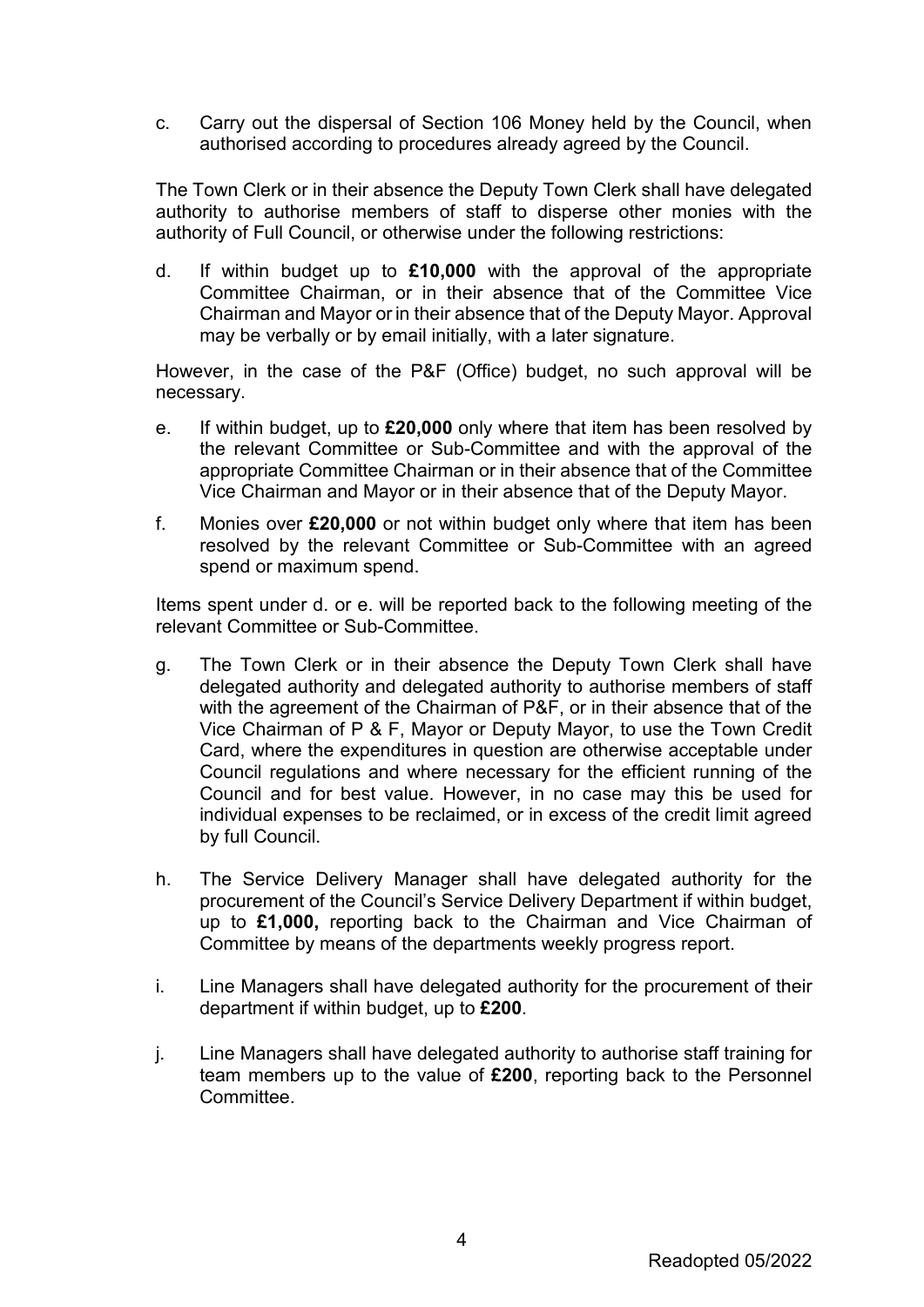- k. Finance Officer shall have delegated authority to transfer monies in relation to everyday cash flow between Barclays Active Saver to Barclays Current Account. This will be reported to Full Council within the monthly bank account receipts & payments reports.
- l. Finance Officer shall have delegated authority to transfer monies between bank accounts up to a value of £1,000 for day-to-day operations, to be reported to Full Council within the monthly bank account receipts and payments reports.

#### **Section B Personnel**

- a. All matters detailed in adopted personnel policies of the Council shall be taken as being encompassed with this scheme of delegation. For example, but not limited to:
	- i. The Clerk's authority to appoint staff where carried out in line with policy.
	- ii. Resolution of grievance and disciplinary matters.
	- iii. The authorisation of discretionary leave.
	- iv. Appraisal and exit interviews etc.
- b. The following functions shall be delegated to the Personnel Committee:
	- i. The line management of the Town Clerk by the Chairman, or Vice Chairman dealing with routine issue.
	- ii. The confirmation of progression along pay scales, and successful completion of probationary periods and recommendation not to progress staff or to approve completion of probation shall be recommended to full Council.

#### **Section C Other**

- 1. The Clerk shall have sole delegated authority to:
	- a. exercise overall responsibility for Health and Safety.
	- b. have fly-posters removed from STC land, or from Cornwall Council land having checked that they do not have authority to be there;
	- c. waive charges for Guildhall room hire;
	- d. approve or reject links for display on the STC website, and items for display on the STC noticeboards;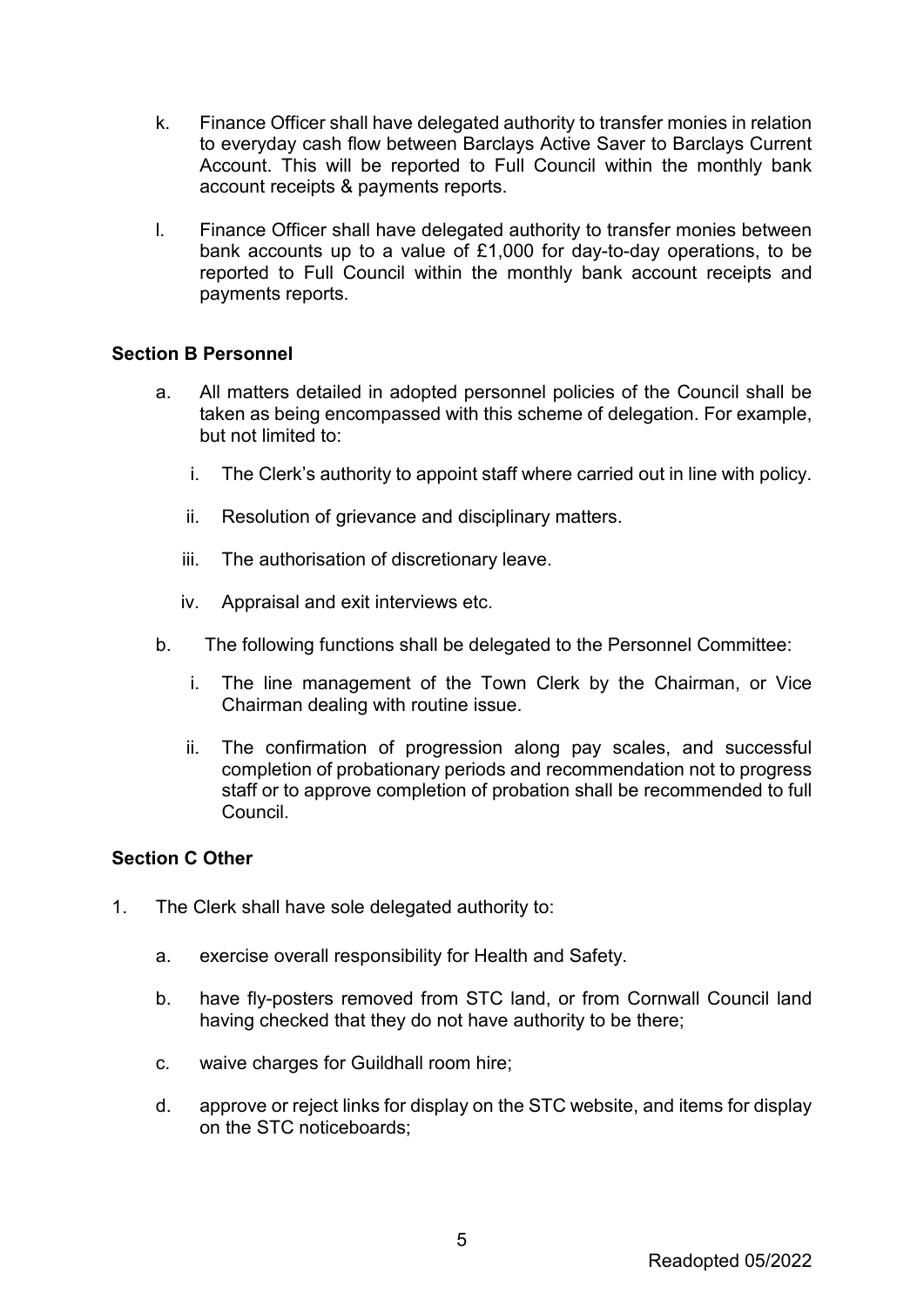e. Approve the use of the town's modern logo, in accordance with the principles outlined in the relevant policy.

The Town Clerk or in their absence the Deputy Town Clerk shall have delegated authority in consultation with the Mayor, or in their absence the Deputy Mayor, to:

- a. Make any temporary arrangements necessary for the good running of the Council not falling under the Clerk's day to day exercise of duties, where they incur no expenditure, or the expenditure falls under the other delegated powers. These shall be reported back to the appropriate committee or full Council as soon as possible where they may recommend that they be made permanent or halted if appropriate, or else 'noted'.
- b. Commence the election or co-option procedure for vacancies in the town Council in accordance with legislation and Council procedures.
- 2. The Town Clerk or in their absence the Deputy Town Clerk shall have delegated authority in consultation with the Mayor, or in his absence the Deputy Mayor, and the Chairman of P&F, or in their absence the Vice Chairman, to
	- a. Decline bookings for the Guildhall where they consider them inappropriate, or where they are for purposes that might be perceived as prejudicing the neutrality of the Town Council on future developments.
- 3. The Town Clerk or in their absence the Deputy Town Clerk shall have delegated authority with the agreement with the Mayor or appropriate Committee Chairman, or in their respective absence the Deputy Mayor or Committee Vice Chairman to:
	- a. Send out Press Releases. In all cases the Mayor, or in their absence the Deputy Mayor, must either directly approve the release, or be sent a copy of the release at least 24 hours before it goes out in order to give them chance to object if necessary. No Press Release may be sent out under this authority if the Mayor or Deputy Mayor does object: in that instance they must be authorised by Full Council.
- Note: Power C/4a shall also apply to the Chairman/Vice of the Neighbourhood Plan Steering Group, and any other Sub-Committee or Working Group of the Council granted this power by Full Council. However other delegated powers to Committees do not automatically apply.

#### **Version History**

| <b>Date</b>    | <b>Details</b>                                 |
|----------------|------------------------------------------------|
| September 2018 | Note:                                          |
|                | Words imputing the masculine gender only shall |
|                | include all other genders and vice versa.      |